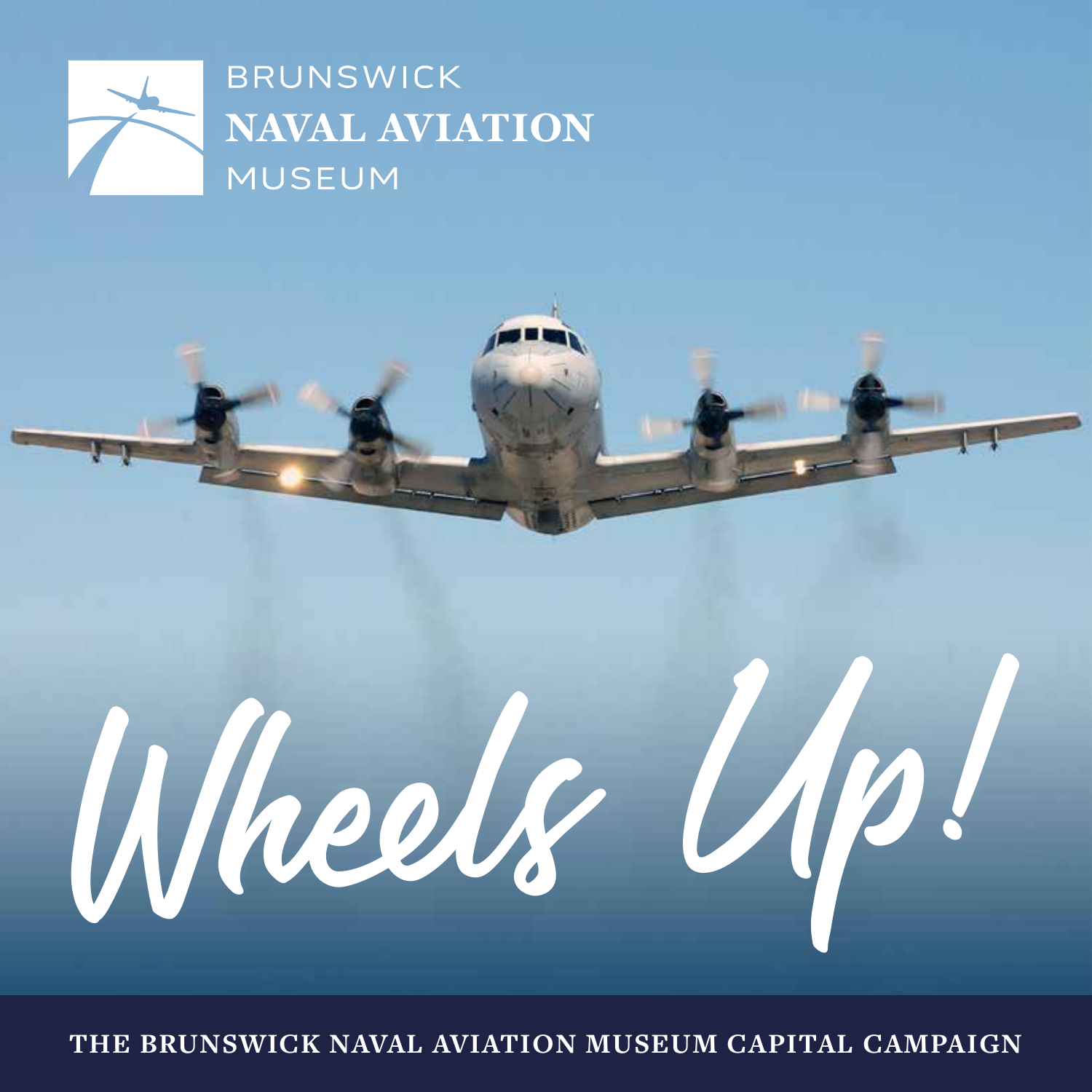**Poised just hundreds of feet from the rocky shores of the North Atlantic, Naval Air Station Brunswick (NASB) played a critical role in the history of maritime patrol aviation and our nation's security.**

Tens of thousands of aircrewmen and women trained and flew from NASB and played key roles in the defining conflicts of the 20<sup>th</sup> and early 21<sup>st</sup> century, including World War II, the Vietnam War, the Cold War, and Post-9/11 operations – often in harm's way. NASB personnel and their families were woven into the fabric of the Midcoast communities, volunteering countless hours in the service of educational, recreational, and charitable organizations.

As Cold War memories fade and photographs, films, and stories are in danger of disappearing altogether, it is critically important that we collect and preserve the thousands of artifacts, oral histories, and written materials that tell the story of U.S. maritime patrol aviation.

**The Brunswick Naval Aviation Museum will preserve the heritage of NASB, tell the stories of the men and women who served here, and educate visitors about the history, science, and impact of maritime patrol aviation.**

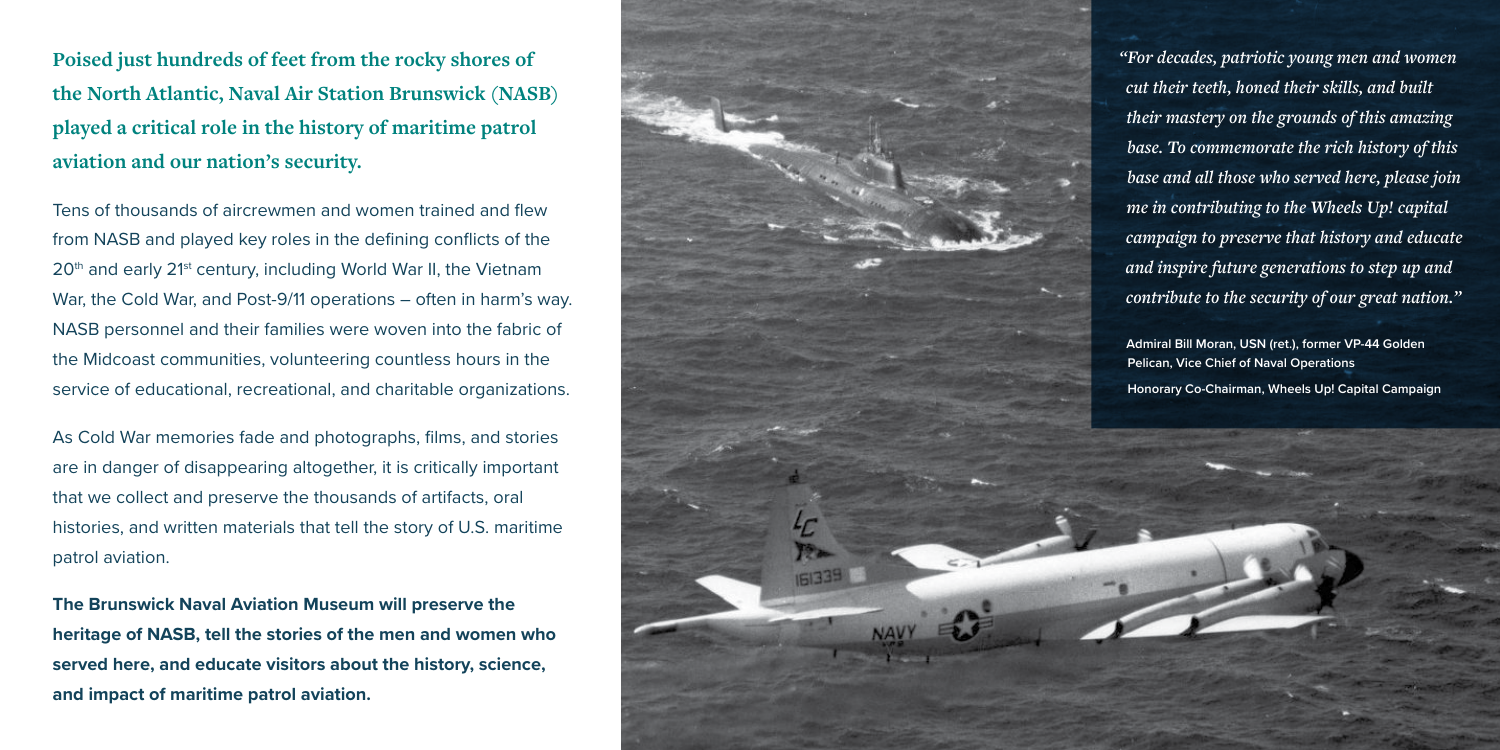**In December 2015, through the support and generosity of the Midcoast Regional Redevelopment Authority and the U.S. Navy, the Brunswick Naval Aviation Museum purchased the former NASB chapel, a place where worship opportunities were provided and prayers were offered by families for safe returns from flight missions.**

The former chapel includes 13,600 square feet of floor area and 21-foot ceilings, providing ample space for permanent and rotating exhibits. The museum will feature interactive displays, historic artifacts, videos that tell the story of NASB and its ties to the community, as well as hands-on educational programs. It will also house an archive, a research library, and curatorial spaces.

The atrium encloses a memorial garden that pays tribute to those who made the ultimate sacrifice while serving in our nation's defense. The garden was established in 1968 and nurtured by the Harpswell Garden Club, the first civilianestablished operation on a U.S. military base.

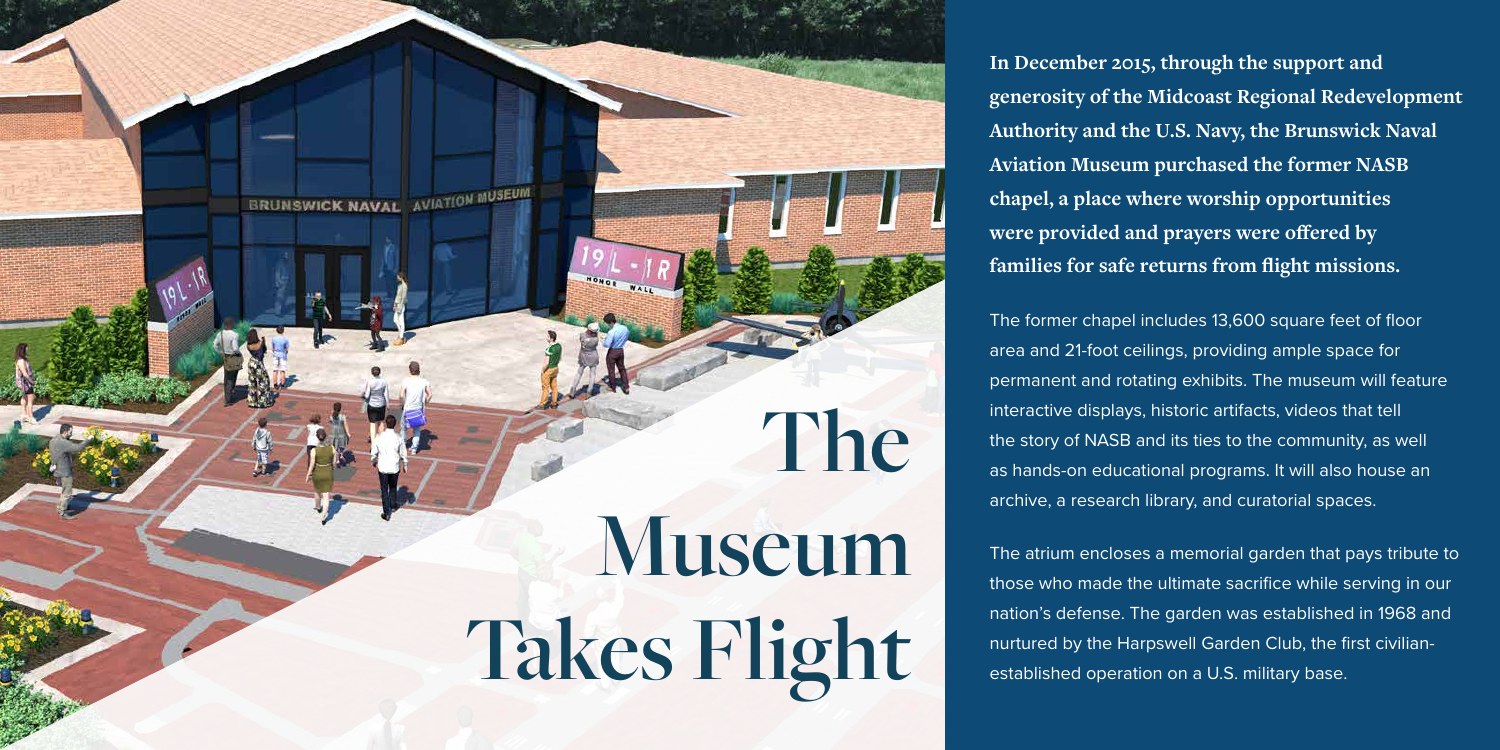*"This museum is important. It not only preserves the heritage of Maritime Patrol at NASB, but the Gardens provide the only place for many loved ones and shipmates to pay respects to their fallen heroes. I hope you will join me in donating to BNAM's Wheels Up! capital campaign."*



**The Brunswick Naval Aviation Museum will capture and preserve important chapters of history, including WWII British pilots training on the venerable F4U Corsair, Cold War operations of the P-2 Neptune and P-3 Orion aircraft, and advancements in maritime patrol aircraft technology that led to expanded roles and missions in the post-Cold War security environment.**

Visitors will be able to sit inside a P-3 cockpit or "fly" NASB legacy aircraft, including the F4U, P-2, and P-3, in our sophisticated flight simulator. The museum will also serve as the home for exhibits on future maritime patrol aviation platforms and technologies like the P-8 "Poseidon" multi-mission aircraft and the MQ-4C "Triton" unmanned maritime surveillance aircraft.

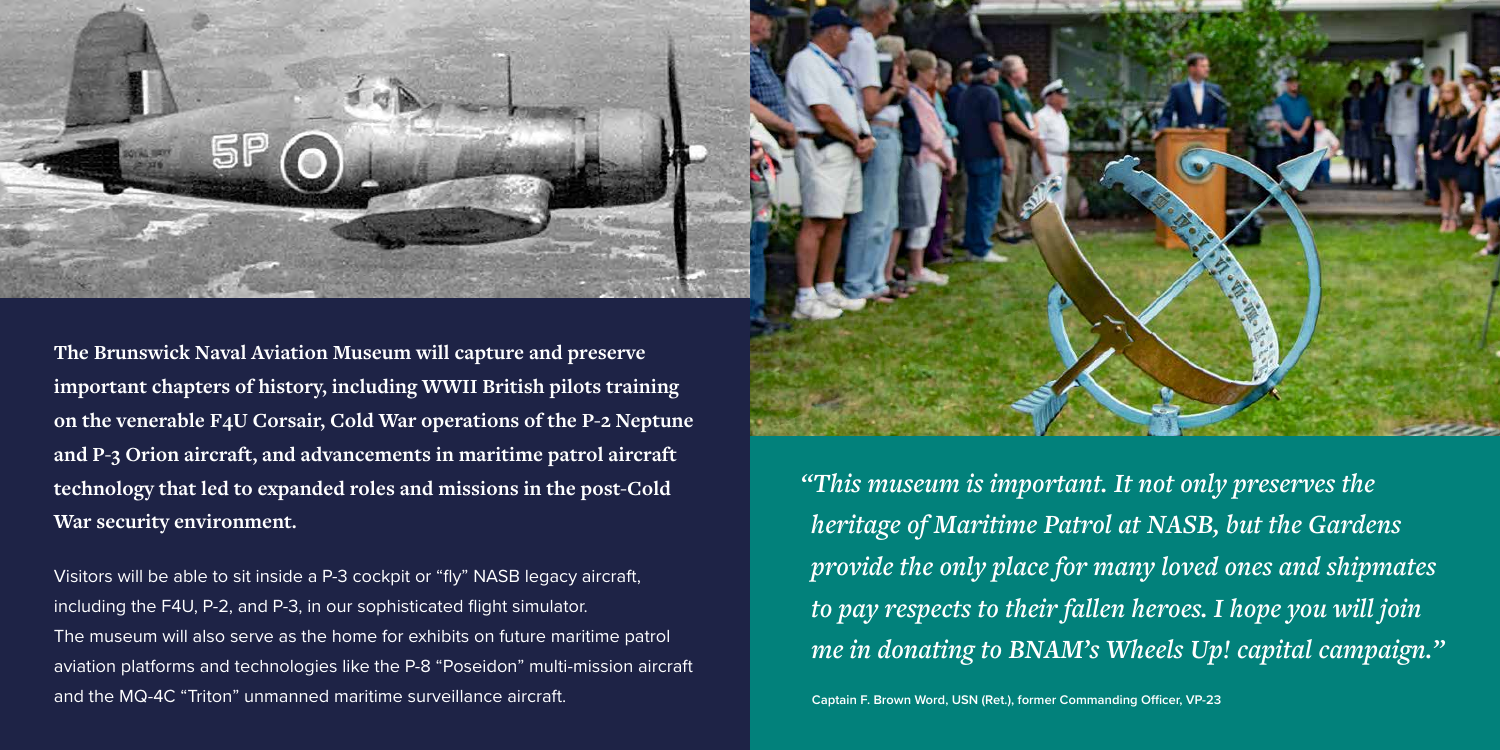Wheels Up!

**This capital campaign is vitally important to the future of the Brunswick Naval Aviation Museum.**

If we are to accomplish this mission of preservation of our maritime patrol aviation heritage and to honor the tens of thousands of military and civilians who served and contributed to our safety and freedom, we must have strong private support.



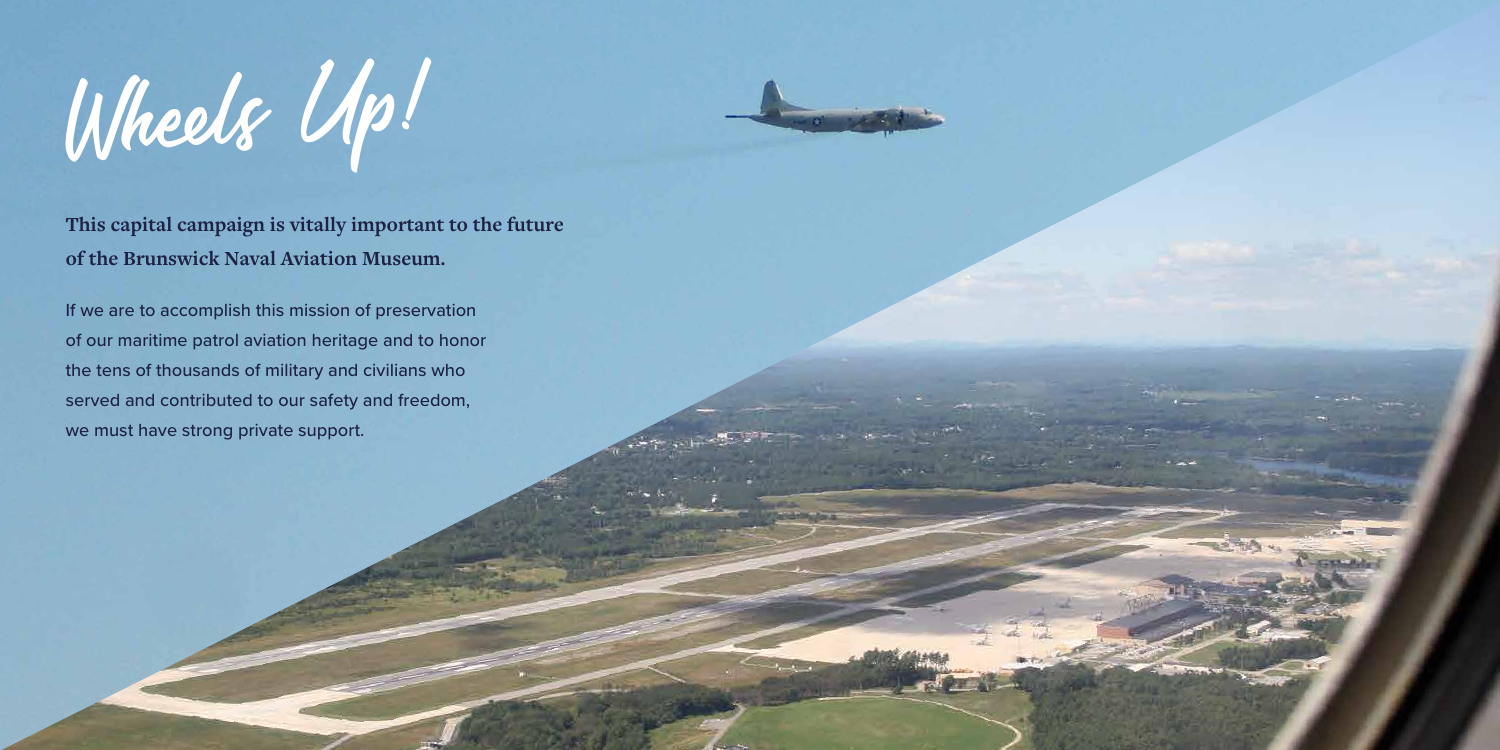## Our Future in Phases

**\$525,000** to make building improvements to meet code safety and ADA requirements, to provide a new, more inviting main entrance that will allow us to bring in oversize artifacts such as the P-3 cockpit mock-up, and to begin to prepare the main hall for mounting first class museum exhibits. **1**

**\$250,000** to design the exhibits and determine the most effective, engaging and appropriate methods of telling the BNAM story. **2**

- **\$750,000** to construct the entry plaza, install an efficient HVAC system, install an emergency generator, provide a new public restroom, sales area, warming kitchen and complete the main hall renovation to provide space for first class exhibits. **3**
- **\$1,500,000** to fabricate and install a carefully orchestrated combination of naval artifacts, cutting-edge technologies, interactive components, and clear and compelling museum exhibitry. **4**
- **\$220,000** to retire the mortgage to establish free and clear **5**



At nearly **\$3,300,000**, the total cost of these improvements is significant. We have developed an ambitious plan to move forward, but substantial community investment is essential to our success. All sources of support will come from philanthropic gifts. Naming opportunities will be available.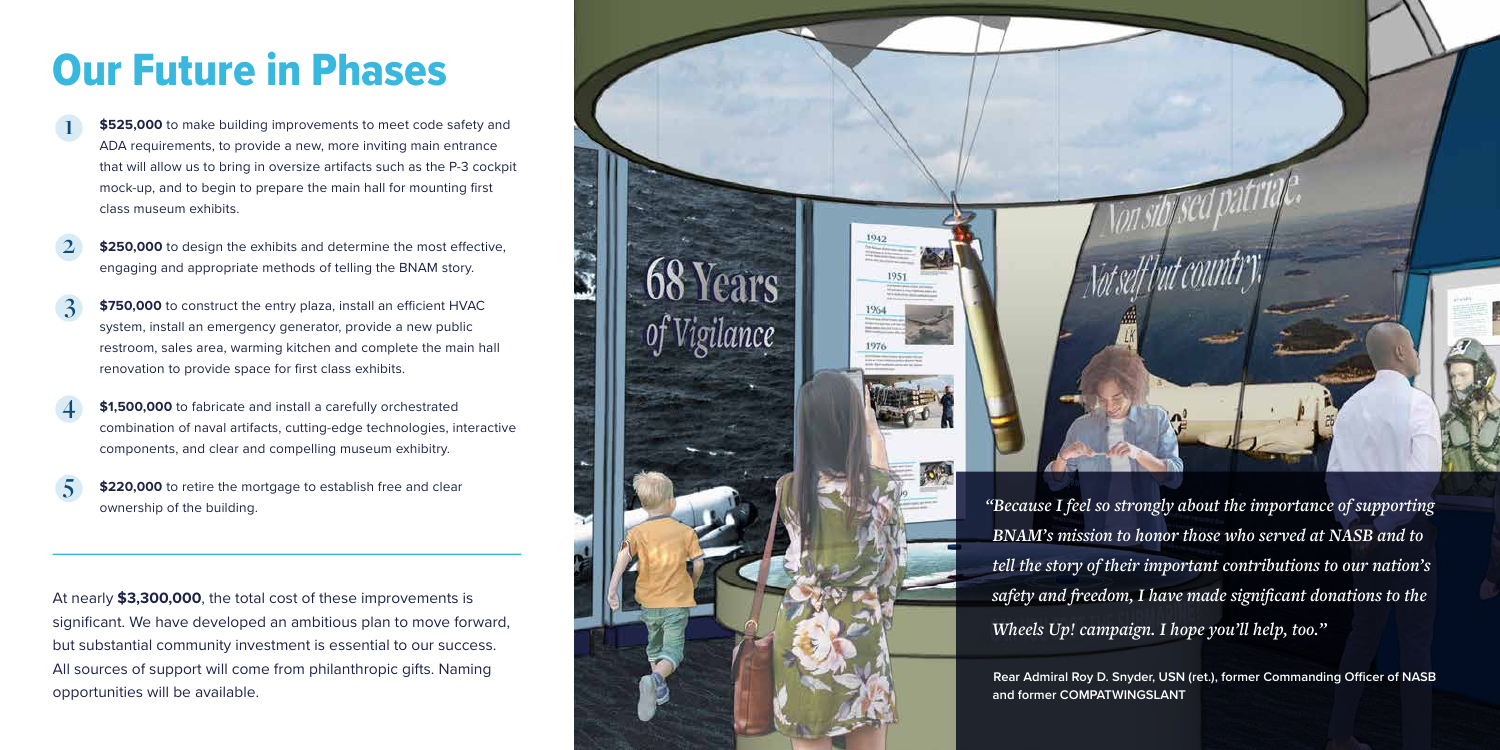## **The Story of NASB** Told by the People Who Lived It

The museum is gathering video and audio stories that will make the exhibits come alive. Former squadron aircrew and maintenance personnel will tell the tales of their adventures in deploying and operating around the globe, and we will also hear from base personnel who delivered the many services that made the base feel like a home. Additionally, military families and community residents will describe NASB's relationships and positive impacts with the local communities.



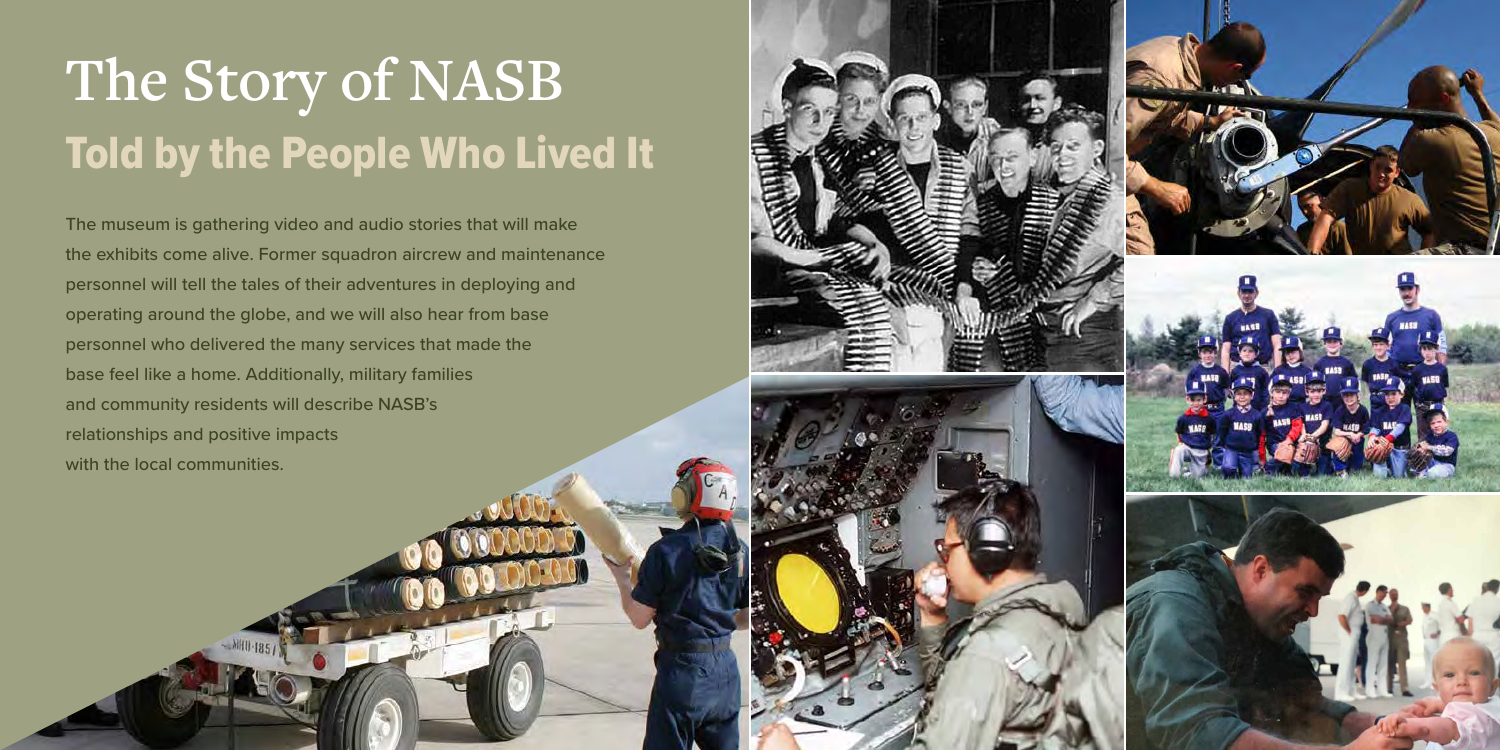**We enthusiastically seize this opportunity to preserve an important part of our nation's heritage, and we are off the deck!**

**Please join us. We need your support to ensure a successful mission.**

Wheels Up!

Donate today! Pledge your support over several years. Take advantage of a naming opportunity. Provide a gift of securities or include us in your estate planning.

We would be pleased to assist you with these or other opportunities. Please contact Brian Daniels at **wheelsup@bnamuseum.org** or by calling **207-798-9626** .

*BNAM is a registered 501(c)(3) not-for-profit organization. Gifts are tax-deductible as allowed by law.*